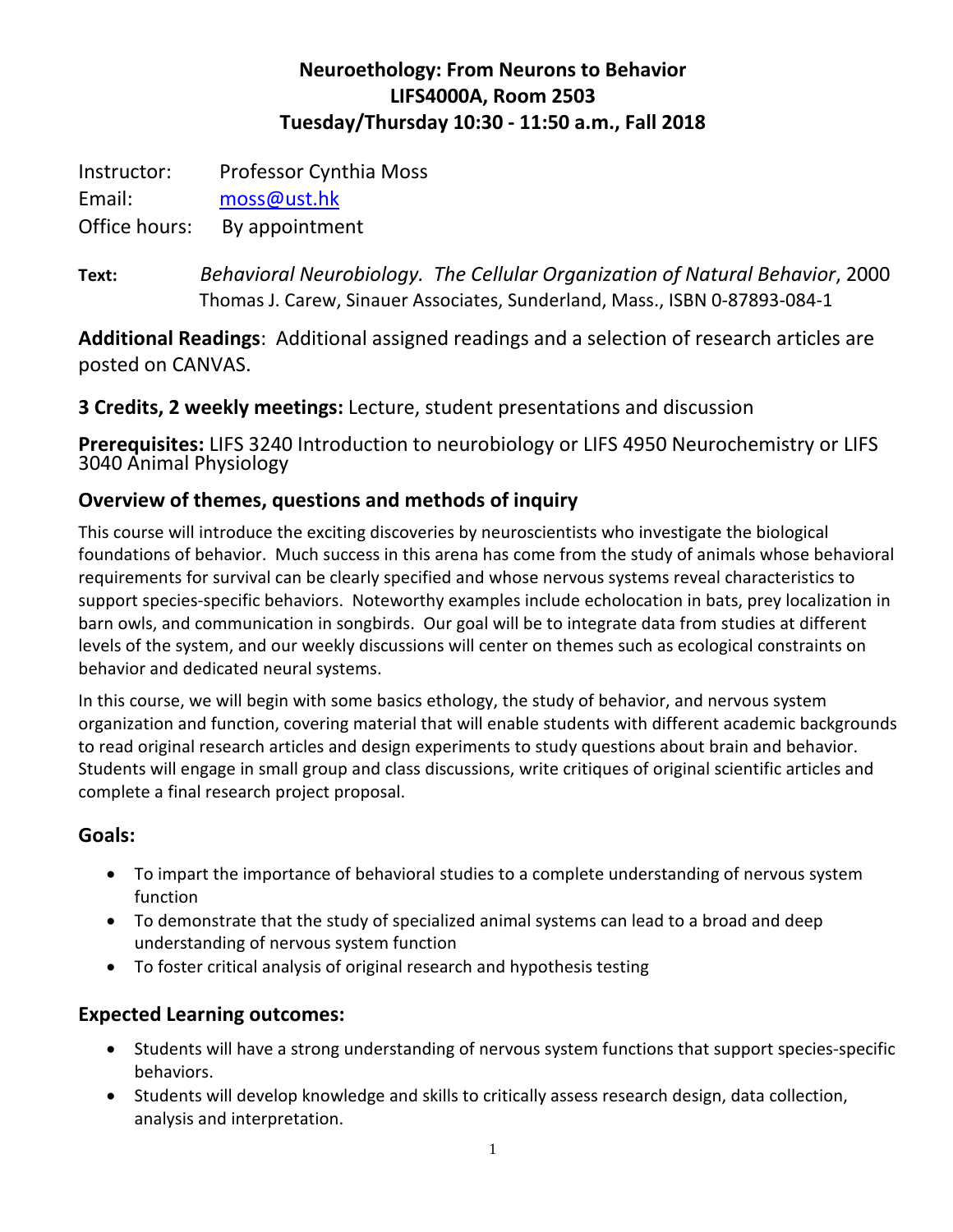### **Course organization and assignments**

In this course, we will read and discuss book chapters and review articles in conjunction with original research articles.

Students will sign up for research article topics at the beginning of the semester, and they will choose articles from a list provided by the instructor and posted on CANVAS. For each topic we cover, students will work in groups to discuss target research articles. Over the course of the semester, each participant in the class will present **detailed oral and written reports on two different research articles**.

#### **Overview of course requirements**

- **Weekly readings** from texts and original research articles. NOTE: All reading assignments are to be completed before the class date listed on the syllabus.
- **Weekly Q&A and Think-Pair-Share;** Class participation; written questions on readings are due at noon on the day before lecture. Questions should be submitted by email to the instructor. For introductory lectures (September 4-20), along with each of the six Neuroethology topics we'll cover in the course of the semester, please submit 2-3 of the following categories of questions: 1) informational (e.g. what does xxx mean?) and 2) discussion (e.g. how does research finding x change our understanding of y?).
- **Two research article summaries and critiques:** Students will work in small groups to discuss selected research articles; each group will summarize a target article for the class, raise questions and lead discussion. Over the course of the semester, each student will be responsible for reading, discussing and critiquing three original research articles on selected topics. Short (1-2 pages) written reports on the research articles are due by 5:00 p.m., one week following the presentations. Reports should be submitted by email. Each written report should include:
	- 1) A concise summary of the conceptual framework for the research report
	- 2) A clear description of the experimental design and methods
	- 3) A summary of the results
	- 4) An overview of the interpretation of the research findings
	- 5) A critical assessment of points discussed in 1-4
	- 6) Some concrete suggestions for future experiments on topics covered in the article
- **Two exams: September 27 and October 30, 2018**
- **Final research project proposal**. **Oral presentation on Nov. 29 and written proposal due Dec. 12, 2018** Observations of an animal's natural behavior and research proposal (6-10 pages) for an experiment in the field of neuroethology. The research proposal format will parallel an original research article, containing an introduction (2-3 pages), methods section (2-3 pages), predicted results (1 page) and discussion (1-3 pages). You will have the opportunity to develop your ideas for the project in class and in discussion with the instructor. The project will involve:
	- 1) Behavioral observation of an animal (outdoors in your backyard, in a local park, at a zoo or the National Aquarium) and identification of a specific behavior important to this animal's survival
	- 2) Framing a question about the development, function or mechanism of the specific behavior you identify
	- 3) A review of past research on the question you pose, which serves to motivate a specific research project you propose
	- 4) A detailed description of the experimental design and methods of your study to help advance knowledge of the animal behavior you've detailed
	- 5) Predicted results and interpretation
	- 6) List of references cited in the proposal

#### **Course grading is assigned based on students' performance in the following assessment tasks/activities:**

- Two 1-2 page research article summaries/critiques: 10% each = 20%
- Two in-class group presentations/discussions of research articles: 5% each = 10%
- Think-pair-share: submit informational and discussion questions; participate in discussion: 15%
- Two exams, 15% each = 30%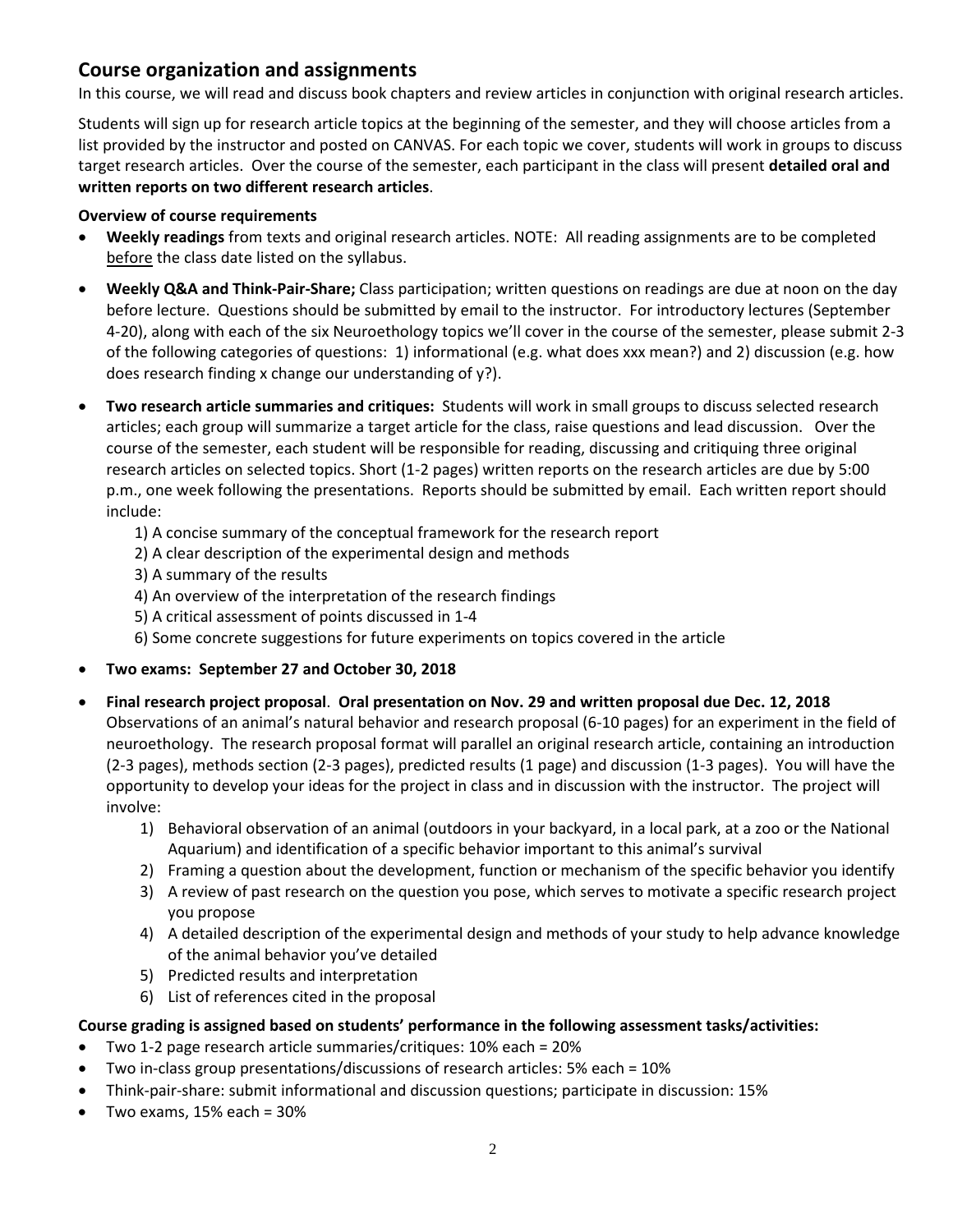• Final Project Research Proposal; oral (5%) and written (20%): 25%

# **Overview of course schedule, assignments and due dates**

| <b>Date</b>      | <b>^Topic</b>                                      | Organization                                                                      | <b>Assignments</b>                         |
|------------------|----------------------------------------------------|-----------------------------------------------------------------------------------|--------------------------------------------|
| Sept 4           | Introduction                                       | Overview of class                                                                 |                                            |
| Sept 6           | Ethology                                           | Lecture and discussion; Q&A                                                       | Questions on readings                      |
| Sept 11          | Building blocks of the<br>nervous system I         | Lecture and discussion; Q&A                                                       | Questions on readings                      |
| Sept 13          | Building blocks of the<br>nervous system II        | Lecture and discussion; Q&A                                                       | Questions on readings                      |
| Sept 18          | Sound and hearing I                                | Lecture and discussions; Q&A                                                      | Questions on readings                      |
| Sept 20          | Sound and hearing II                               | Lecture and discussion;, Q&A                                                      | Questions on readings                      |
| Sept 25          | Holiday                                            | No class                                                                          |                                            |
| Sept 27          | Exam 1                                             | Ethology, Nervous system, sound and<br>hearing                                    |                                            |
| Oct 2            | Research article critique I                        | Critique Hauser and Andersson, 1994                                               |                                            |
| Oct 4            | Research article critique II                       | Critique of 2 <sup>nd</sup> research article                                      |                                            |
| Oct 9            | Echolocation in bats                               | Lecture/Discussion questions                                                      | Questions                                  |
| Oct 11           | Echolocation in bats                               | Research paper presentations<br>Think-Pair-Share Discussion                       | *Research article<br>critique              |
| Oct 16           | Sound localization in owls                         | Lecture/Discussion questions                                                      | Questions                                  |
| Oct 18           | Sound localization in owls                         | *Research paper presentations<br>Think-Pair-Share Discussion                      | *Research article<br>critique              |
| Oct 23           | Prey capture in toads                              | Lecture/Discussion questions                                                      | Questions                                  |
| Oct 25           | Prey capture in toads                              | *Research paper presentations<br>Think-Pair-Share Discussion                      | *Research article<br>critique              |
| Oct 30           | Exam 2                                             | Echolocation in bats, sound localization<br>in owls and prey capture in bats      |                                            |
| Nov 1            | <b>Final Project planning</b>                      | Present ideas for final projects:<br>Questions, hypotheses and research<br>design | Submit final project<br>topic ideas        |
| Nov <sub>6</sub> | Communication and learning in<br>songbirds         | Lecture/Discussion questions                                                      | Questions                                  |
| Nov 8            | Communication and learning in<br>songbirds         | *Research paper presentations<br>Think-Pair-Share Discussion                      | *Research article<br>critique              |
| Nov 13           | Communication, learning and<br>memory in honeybees | Lecture/Discussion questions                                                      | Questions                                  |
| <b>Nov 15</b>    | Communication, learning and<br>memory in honeybees | *Research paper presentations<br>Think-Pair-Share Discussion                      | *Research article<br>critique              |
| <b>Nov 20</b>    | Learning and memory in Aplysia                     | Lecture/Discussion questions                                                      | Submit final project<br>outline/references |
| <b>Nov 22</b>    | Learning and memory in Aplysia                     | *Research paper presentations<br>Think-Pair-Share Discussion                      | *Research article<br>critique              |
| Nov 27           | Special topics                                     | Student selected readings                                                         | Research article<br>discussion             |
| <b>Nov 29</b>    | Final project presentation                         | Oral presentations                                                                |                                            |
| <b>Dec 12</b>    |                                                    | Final project reports due                                                         | Final written project                      |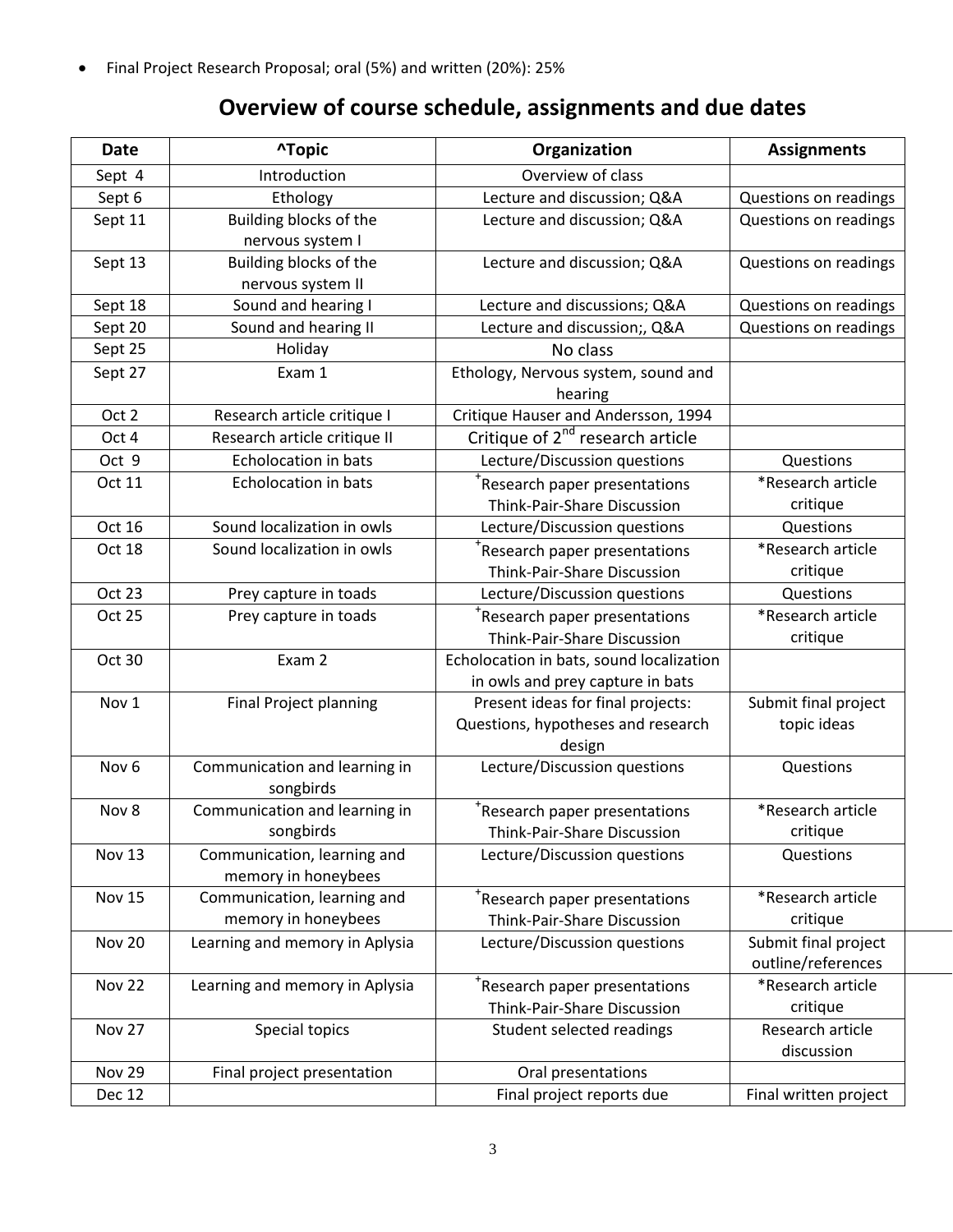^ Refer to next page for reading assignments \* Applies to those students who have signed up for this topic

## **Course Schedule and Reading Assignments**

| Sept 4-13  | Behavioral Biology, Chapter 1                                                                                                                                                  |  |  |
|------------|--------------------------------------------------------------------------------------------------------------------------------------------------------------------------------|--|--|
|            | $\hat{}$ Zupanc's Behavioral Neurobiology, Chapters 1 and 3                                                                                                                    |  |  |
| Sept 18-20 | Cahmi Chapter 6 <sup>®</sup>                                                                                                                                                   |  |  |
| Oct 2      | $\hat{ }$ Left hemisphere dominance for processing vocalizations in adult, but not infant,<br>rhesus monkeys: Field experiments, Proc. Nat. Acad. Sci. Vol. 91, pp. 3946-3948. |  |  |
| Oct 4      | ^Research article                                                                                                                                                              |  |  |
| Oct 9-11   | Behavioral Neurobiology, Chapter 2 and ^selected research articles                                                                                                             |  |  |
| Oct 13-15  | Behavioral Neurobiology, Chapter 3 and ^selected research articles                                                                                                             |  |  |
| Oct 23-25  | Behavioral Neurobiology, Chapter 4 and ^selected research articles                                                                                                             |  |  |
| Nov 6-8    | Behavioral Neurobiology, Chapter 8 and ^selected research articles                                                                                                             |  |  |
| Nov 13-15  | Behavioral Neurobiology, Chapter 9 and ^selected research articles                                                                                                             |  |  |
| Nov 20-22  | Behavioral Neurobiology, Chapter 10 and ^selected research articles                                                                                                            |  |  |
| Nov 27     | ^Student selected research articles                                                                                                                                            |  |  |

**^** Readings posted on CANVAS